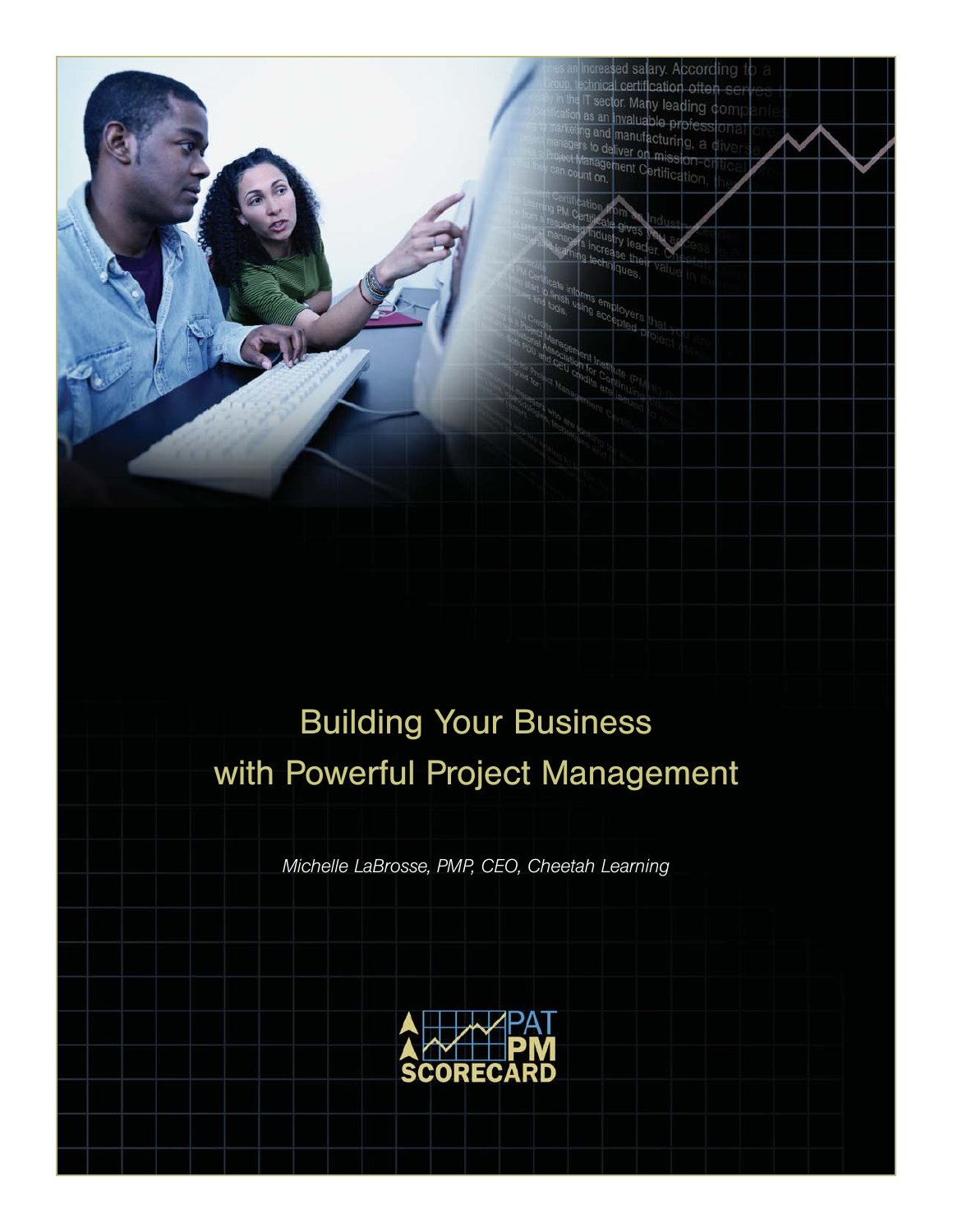#### **OVERVIEW**

Project Management (PM) is a powerful business tool that you can use throughout your organization to boost personal and collaborative productivity, and ultimately show triple digit return on investment. In this paper, we'll explore the use of PM throughout the enterprise, and show you how to build a standardized system that embeds PM best practices. You'll use our return on investment model to illustrate the benefits to your bottom line.

### PM: THE VALUE BUILDER IN YOUR ORGANIZATION

PM is the science of getting things done. It's what every organization and individual needs to do to succeed. The problem in most companies is that there is no set process for PM. According to a February 2003 study by The Center for Business Practices (CBP), the largest PM challenge facing companies is implementing a consistent process.

What happens when there is no common process for getting things done in an organization? From lost time to inconsistency, no process means poor performance.

#### *Signs of Poor Performance*

- Lost Time. People spend too much time creating and recreating processes.
- **J** Duplication. They duplicate efforts.
- Lost Knowledge. They do not benefit from the best practices that other people have discovered.
- $\blacksquare$  Inefficiency. They are inefficient because they are using poor processes.
- $\sqrt{\ }$  Inconsistency. They achieve inconsistent results.

### THE 3 P'S: PROJECT. PROCESS. PERFORMANCE.

A project is any activity in an organization that has a distinct deliverable and a clear beginning and ending. There is an interdependence between processes and projects because organizations are made up of processes (activities that are done repeatedly) and projects (events with a distinct beginning and end). When your projects follow a process, then you achieve greater performance.

As the quality movement showed in the 90's, the biggest improvements in operational productivity result in addressing process improvement and control of operational processes (both manufacturing and administrative.) According to the Standish Group's CHAOS Report which reviewed over 40,000 projects in the last ten years, when there is not a consistent process for doing PM in a company, companies waste up to 20 percent of all project dollars spent. Beyond dollars, poor PM processes result in schedule delays, lost customers and can cost organizations a competitive advantage when they are late to market.

The power of PM is a competitive tool for your organization that is easy to learn and can be applied with simple web-based and office automation tools. The performance benefits of a uniform, repeatable approach to PM are not just for the Global 2000. It's a realistic achievement for companies of all sizes.

## FIVE WAYS THAT PM TRANSFORMS ORGANIZATIONS

*Develops Exponential Effectiveness.* In most organizations, people work on cross-functional teams to complete projects. For example, a company working to automate their bookkeeping system will have a project team consisting of computer programmers, and specialists in finance, accounting, and computer hardware. When people from different departments know and understand a common PM process to get their work done, they can start to work together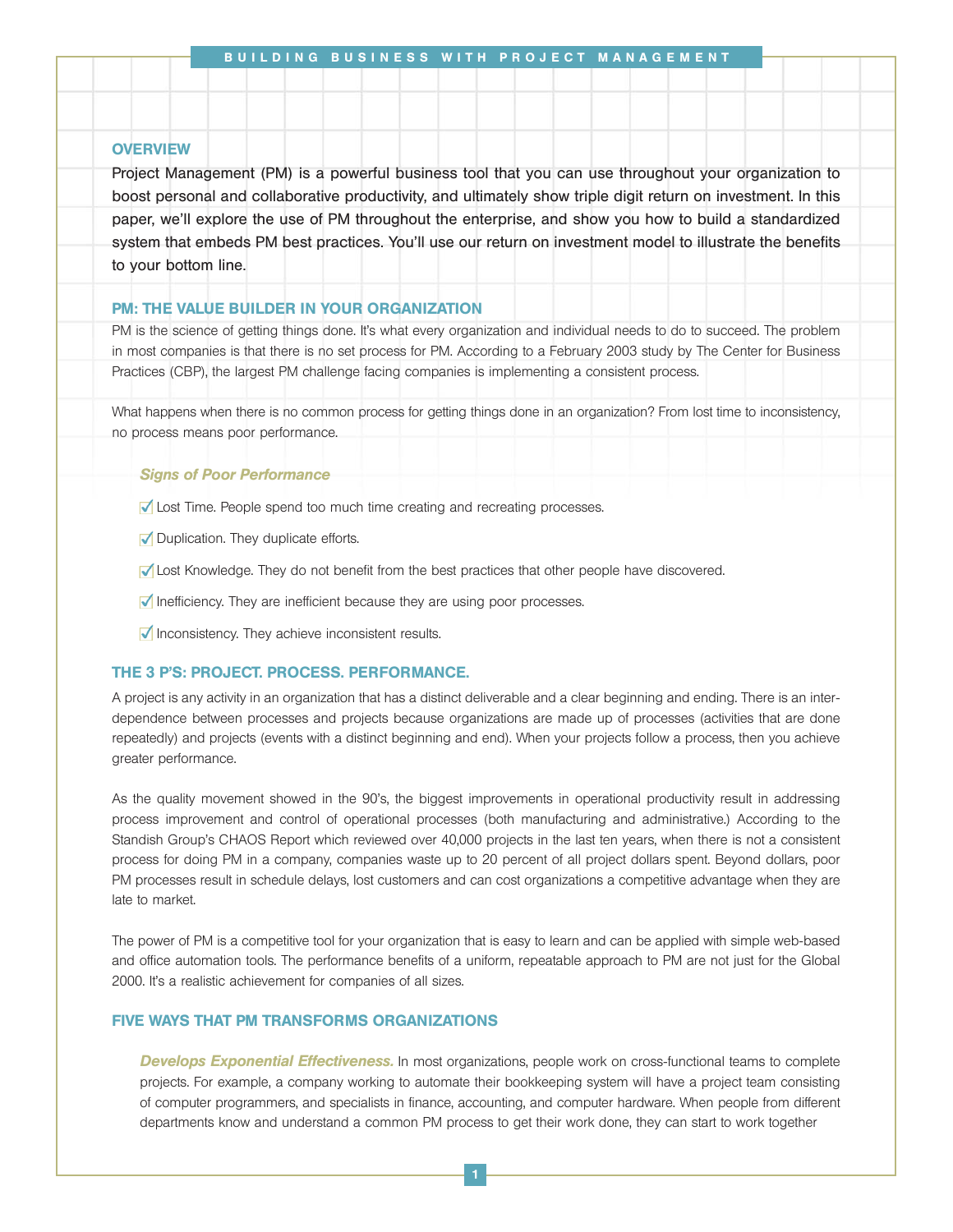without having to design how they are going to do it. They can have fewer time delays and conflicts because there is a common understanding of how the work will progress, how their work together is interdependent, and how they will measure their success.

*Empowers Individuals and Team Leaders with the Skills to Succeed.* **People inherently want to do the right** thing and work effectively with others. When there is a common, simple approach for PM and the correct tools are available throughout the enterprise, people are empowered to effectively reach their goals, together and individually.

*Creates Institutional Memory.* How smart is your company? Industry standard PM practices require a critical project closeout phase that collects lessons learned and gives your organization powerful historical knowledge from across the enterprise. A company that can learn and grow, rather than continually repeat mistakes will move faster.

*Realizes Return on Innovation.* An easy-to-use PM methodology gives organizations a way to truly put innovation in motion and make implementation a reality. It's easy for a good idea to get derailed when people struggle to implement the details of the work required to bring the idea to fruition. We'll show you a framework that makes it achievable for people to move from vision to action with a comprehensive, project plan that supports their objectives.

**Turns Information into Insight**. When easy-to-use PM principles are applied throughout your organization, you have a competitive advantage by turning information into insight. You capture best practices and know what is and isn't working in your organization. You can also get new products to market faster and use the best information out there; information based on your customer's insights.

## THE POWER VARIABLES

There are three key variables that impact the success of an enterprise-wide approach to PM.

*Focus on Departments Who Will Receive the Most Benefits and Make Best Use of the New Capabilities.* They are your internal public relations team because they are living the power of the results.

*Create Contagious Commitment.* When you show success with early adopters, people will want to understand what you're doing with PM and be a part of the ongoing success.

*Give People Tools.* A support system that is easy-to-use with tools that people will use ensures success that has lasting impact.

#### BENEFITS FROM IMPROVING PM CAPABILITY

Some parts of the organization are better than others at doing PM. When you look at areas of your organization that seem to have a higher innate ability to do PM, you'll see these commonalities:

*People with more Technical Skill Sets are attracted to the Work Required.* People attracted to more technical fields (such as engineering, IT, finance) are more inclined to prefer the management rigor required by PM. Creative people attracted to new product development and marketing typically prefer less process and work flow structure.

*More Projects Often Equal Better Ways of Working.* People who are continually assigned to projects naturally create more streamlined and effective ways of working.

*Seeing Success Breeds More Success.* People who have readily available examples of how other people in their industries are successful with PM are more inclined to use techniques that others found to be successful. The IT technical field in all disciplines has ample amounts of PM practitioners and material published. Specific industries — such as the pharmaceutical, automotive and aerospace industries — have a more mature adoption of PM, while the advertising industry has a very low adoption of PM.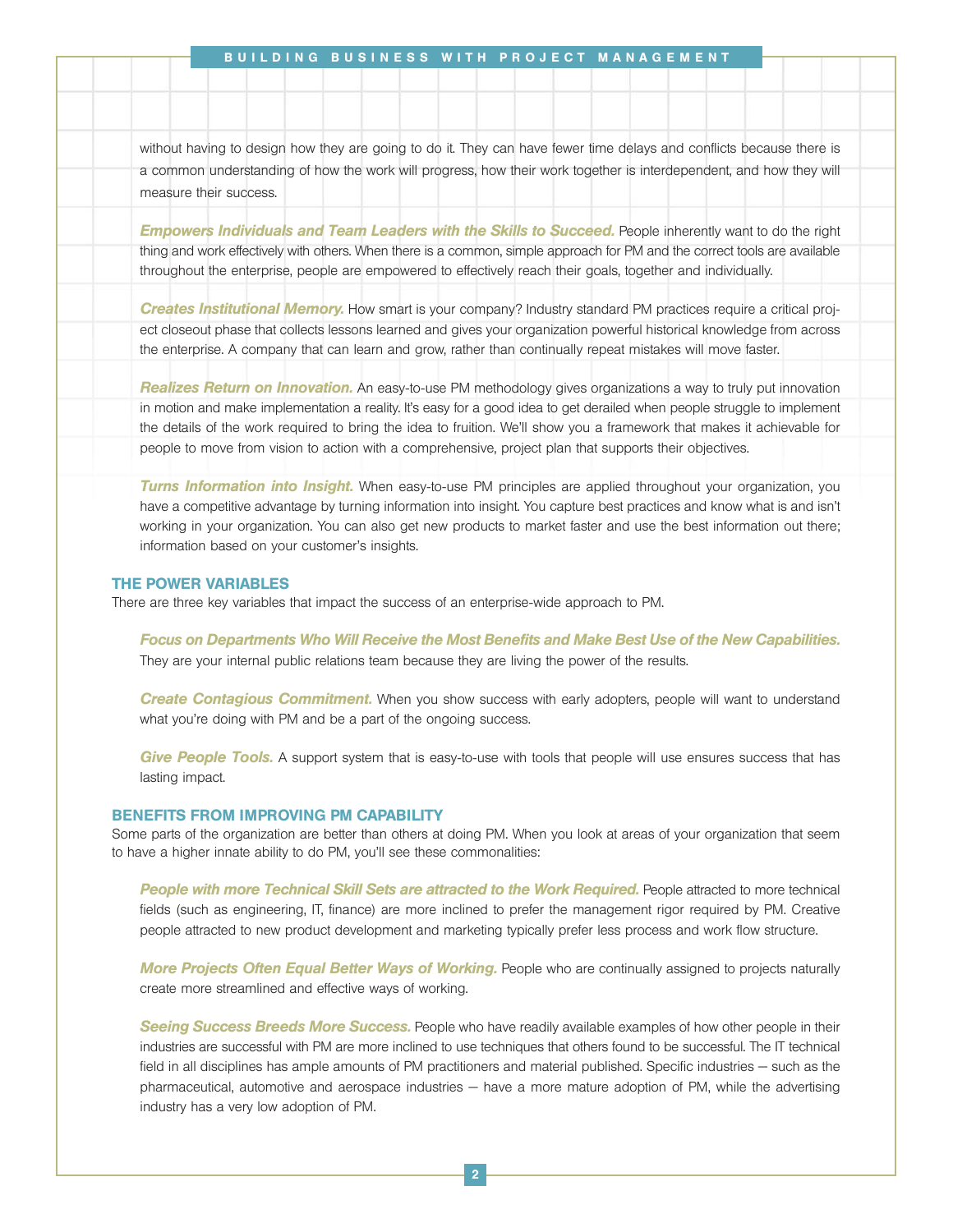#### BUILDING BUSINESS WITH PROJECT MANAGEMENT

The following table shows the typical capability of PM in an organization based on the type of work the people in the organization do. It also shows how much time each of these areas of the company are usually involved in PM and the value they would gain by adopting a standard framework for doing PM across the enterprise.

| <b>Department</b>        | <b>Typical PM</b><br><b>Capability (Within</b><br>an Organization) | <b>Amount of Time</b><br><b>Spent on Projects</b><br><b>Overall</b> | <b>Value of Adopting</b><br><b>Consistent PM</b> | <b>Typical Position Titles</b> |  |
|--------------------------|--------------------------------------------------------------------|---------------------------------------------------------------------|--------------------------------------------------|--------------------------------|--|
| New Product Development  | Moderate                                                           | <b>High</b>                                                         | <b>High</b>                                      | Research                       |  |
| Marketing                | Low                                                                | Moderate                                                            | High                                             | Marketing                      |  |
| <b>Sales</b>             | Low                                                                | Low                                                                 | Low                                              | Sales                          |  |
| <b>Customer Service</b>  | Low                                                                | Low                                                                 | Low                                              | Service                        |  |
| Engineering              | High                                                               | High                                                                | High                                             | Engineering                    |  |
| Manufacturing/Production | High                                                               | Low                                                                 | Moderate                                         | Manufacturing                  |  |
| <b>Distribution</b>      | Low                                                                | Low                                                                 | Low                                              | Shipping                       |  |
| <b>Facilities</b>        | Low                                                                | High                                                                | High                                             | <b>Facilities</b>              |  |
| IT                       | High                                                               | High                                                                | High                                             | CIO                            |  |
| <b>HR</b>                | Low                                                                | Low                                                                 | Low                                              | <b>HR</b>                      |  |
| Finance                  | Moderate                                                           | Low                                                                 | Low                                              | <b>CFO</b>                     |  |
| Legal                    | Low                                                                | High                                                                | High                                             | Corporate Cousel               |  |
| Accounting               | Moderate                                                           | Low                                                                 | Low                                              | Comptroller                    |  |
| Executive                | Low                                                                | Low                                                                 | Low                                              | COO                            |  |

*Table 1: Typical PM Capability Across Organization*

## EARLY ADOPTERS

To motivate change, it's best to work with the key levers for change in the organization. Instead of rolling out a large change effort for the entire organization, focus on smaller, high profile improvement activities in the areas where there is a high value from using a standardized PM method. For example, marketing is an area of a company that will receive a high return on investment by adopting a standardized approach to PM. People attracted to the marketing field are generally adept at internally promoting their efforts. By getting the people who will spread the word about the effectiveness of the new techniques as early adopters, you increase the chance of your success throughout the organization. Additionally, marketing projects tend to be less complex and produce faster, high-profile results. People want to be part of a successful initiative. When you go after the early wins where there are big payoffs, the rest of the people in the business will jump on board much faster. Nothing sells like success.

### SUPPORTING SYSTEMS

Addressing the human elements of an enterprise-wide PM initiative is critical for a successful launch, but for long-term sustainability, there has to be a system that supports the staff's implementation of standardized PM Practices. In the course we teach on enterprise-wide PM, we use the BOT International web-based PM process platform to show how to share best practice PM processes throughout an organization. The support system needs to go beyond a website of shared best practices to include performance measurement because what gets measured, gets done. A web-based PM performance measurement tool can help to easily measure a project manager's performance. Holding project managers accountable for their performance will create long-term sustainable changes in the way your operation manages projects.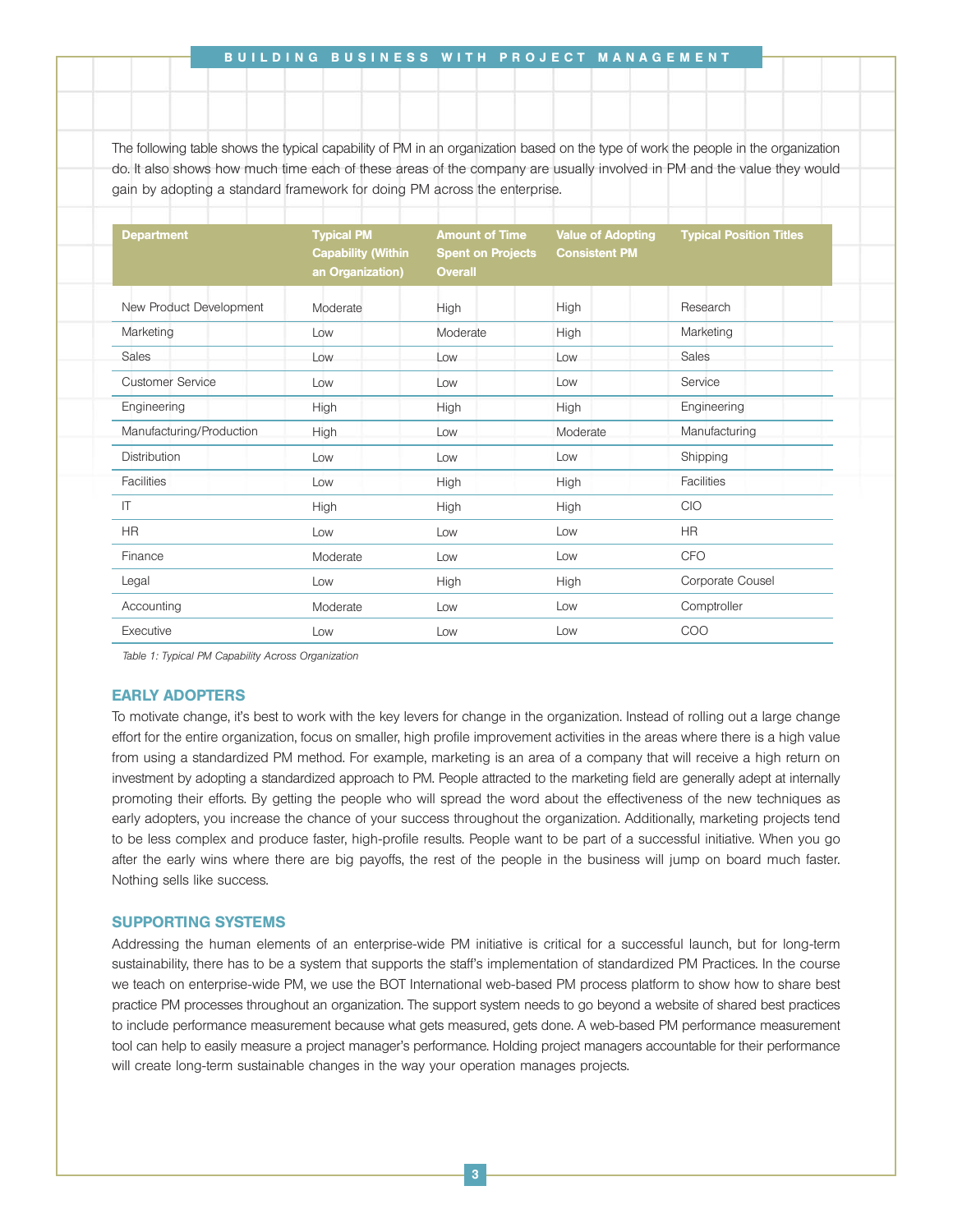# CRITICAL SUCCESS FACTORS FOR USING PM TO BUILD YOUR BUSINESS

In addition to implementing a consistent approach to PM, there are four critical success factors that will help your operation gain significant improvements using an easy-to-apply PM approach. The table below looks at these four critical success factors and who is responsible for meeting them, as well as the training and tools needed for success.

| <b>Critical Success Factor</b>                                                                                                                                           | <b>Accountable Parties</b>                                     | <b>Tools</b>                                                     |
|--------------------------------------------------------------------------------------------------------------------------------------------------------------------------|----------------------------------------------------------------|------------------------------------------------------------------|
| <b>Choose Projects Aligned with Strategic Objectives</b><br>Select the right projects that will enable you to<br>achieve your strategic objectives.                      | <b>Senior Executives</b>                                       | PM Processes On Demand by BOT<br>International or a similar tool |
| <b>Focus on Magic Numbers: Three and Seven</b><br>Keep projects under three months with project teams<br>of no more than seven people.                                   | Project Sponsors (from Senior<br>Executives to Director Level) | PM Processes On Demand by BOT<br>International or a similar tool |
| <b>Embrace a PM Process</b><br>Empower your project teams with an easy-to-use PM<br>method such as Cheetah PM that enables them to<br>quickly produce consistent results | All Project Team Participants                                  | PM Processes On Demand by BOT<br>International or a similar tool |
| <b>Measure and Quantify</b><br>Measure project performance and Project<br>manager performance.                                                                           | <b>Project Managers</b>                                        | <b>MS</b> Project<br><b>PM Scorecards</b>                        |

*Table 2: Four Critical Success Factors to Build Business*

## HOW TO IMPLEMENT AN ENTERPRISE-WIDE APPROACH TO PM

Once you understand why people in various elements of the organization will adopt a standard, enterprise approach to PM, what their critical success factors are, and how they can achieve them, then you're ready to implement an enterprise-wide approach to PM.

Here is one way to implement an enterprise-wide approach to PM in three steps:

| <b>Implementation Element</b>                                                                                                                                      | <b>How</b>                                                                                                                                                                                                                                                                                                                                                                                                                       |
|--------------------------------------------------------------------------------------------------------------------------------------------------------------------|----------------------------------------------------------------------------------------------------------------------------------------------------------------------------------------------------------------------------------------------------------------------------------------------------------------------------------------------------------------------------------------------------------------------------------|
| 1. Select an enterprise-wide approach to PM –<br>understand your organization, best practices<br>within your organization and those available<br>in your industry. | Do a guided study on the best way to do Enterprise-wide PM in your organization.<br>You can hire a consulting organization or take an online course where you work<br>with your online coach to determine your approach to enterprise-wide PM.                                                                                                                                                                                   |
| 2. Teach the appropriate PM techniques to peo-<br>ple at all levels of the operation.                                                                              | There are a number of PM training companies that offer a wide range of PM<br>training courses. Your team can select from a wide array of courses suited to<br>their responsibilities in the operation, their career aspirations, and their innate<br>strengths.                                                                                                                                                                  |
| 3. Provide ongoing support and motivation to<br>use the enterprise PM methods.                                                                                     | Web-based support tools - BOT International PM Process On Demand<br>WebSystem <sup>®</sup> - people can access the PM tools they that work in your operation<br>for effective PM.<br><b>PM Scorecard</b> - measures a project manager's performance because what gets<br>measured gets done.<br>MS Project <sup>®</sup> and EPM <sup>®</sup> - easy to use project scheduling, resource<br>management and project tracking tool. |

*Table 3: Implementing an Enterprise-Wide Approach to PM*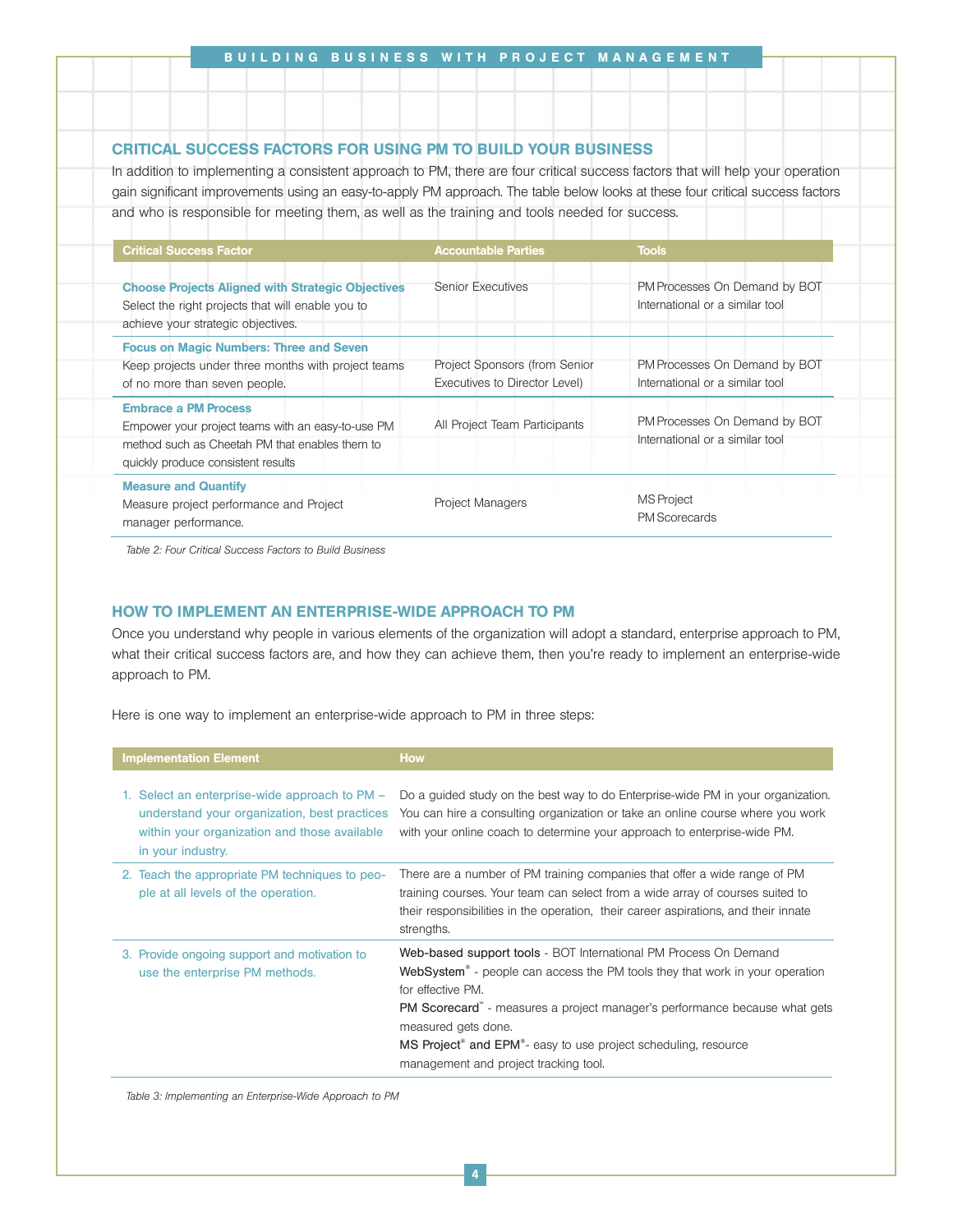## ROI: PM'S IMPACT ON THE BOTTOM LINE

Surveys, studies and statistics all point to one thing: PM impacts the bottom line, and return on investment is quantifiable. In their CHAOS Report, the Standish Group conservatively estimates that 20 percent of money spent on projects is wasted due to a company not having a consistent approach to PM. Research by the Center for Business Practices shows that PM improvement initiatives improve project performance by up to 50 percent for the first project and can continue for each new project if the enterprise offers ongoing support with PM tools. Based on this information, we can make a return on investment calculation for PM infrastructure investments made by an organization.

For this example, we'll use the following metrics:

- $\sqrt{\phantom{a}}$  Number of employees overall 200
- $\blacksquare$  Number of employees involved in projects 100 (not all are involved full time on project work)
- Percent of gross revenue used for projects  $-30\%$
- Gross Revenue \$40,000,000
- Percent waste due to poor  $PM 20\%$
- People involved in projects get training in how to do Cheetah PM and how to reduce conflicts in project teams 100%
- People involved in projects who become qualified to lead projects through the Cheetah PM Certificate program 20%
- People involved in projects who become certified through the Project Management Institute as PM Professionals 10%
- **People involved in projects who become Senior Project Executives who are qualified to direct the company's project** portfolio – 2%
- $\blacksquare$  Number of Senior Executives in the company 10
- $\sqrt{ }$  Senior Executives who need to understand their role in using PM to build the business 100%
- $\blacksquare$  People involved in projects who need to have MS Project 100%
- $\sqrt{\phantom{a}}$  Number of projects in the organization per year 20
- $\Box$  People involved in projects that need to support the organization in doing PM through a PM office  $-2$
- $\blacktriangledown$  Product pricing are relative estimates for the purpose of illustration and not firm quotes.
- To calculate cost savings, use the rule of thumb that after you implement an enterprise-wide approach to PM to improve the success of projects, you will limit them to three months in duration. Based on CBR research, companies who undertake enterprise-wide PM initiatives experience up to a 50% improvement over the previous project's performance for the first project they do after the initiative is implemented. Subsequent projects continue improving over previous projects. For this analysis, we look at each quarter as an aggregate, since successful projects are three months in duration. The cost savings per quarter is calculated on the historical waste per quarter and it's assumed that the waste is evenly distributed throughout the year. To show improvement from project to project, for each new quarter, the improvement is 50% of the historical quarter's waste plus half the improvement from the previous quarter.

With this data, we can calculate the return on investment from the cost savings of using a simple PM approach. These are conservative estimates because we're not even calculating the operational value of PM's role in potentially getting products to market faster.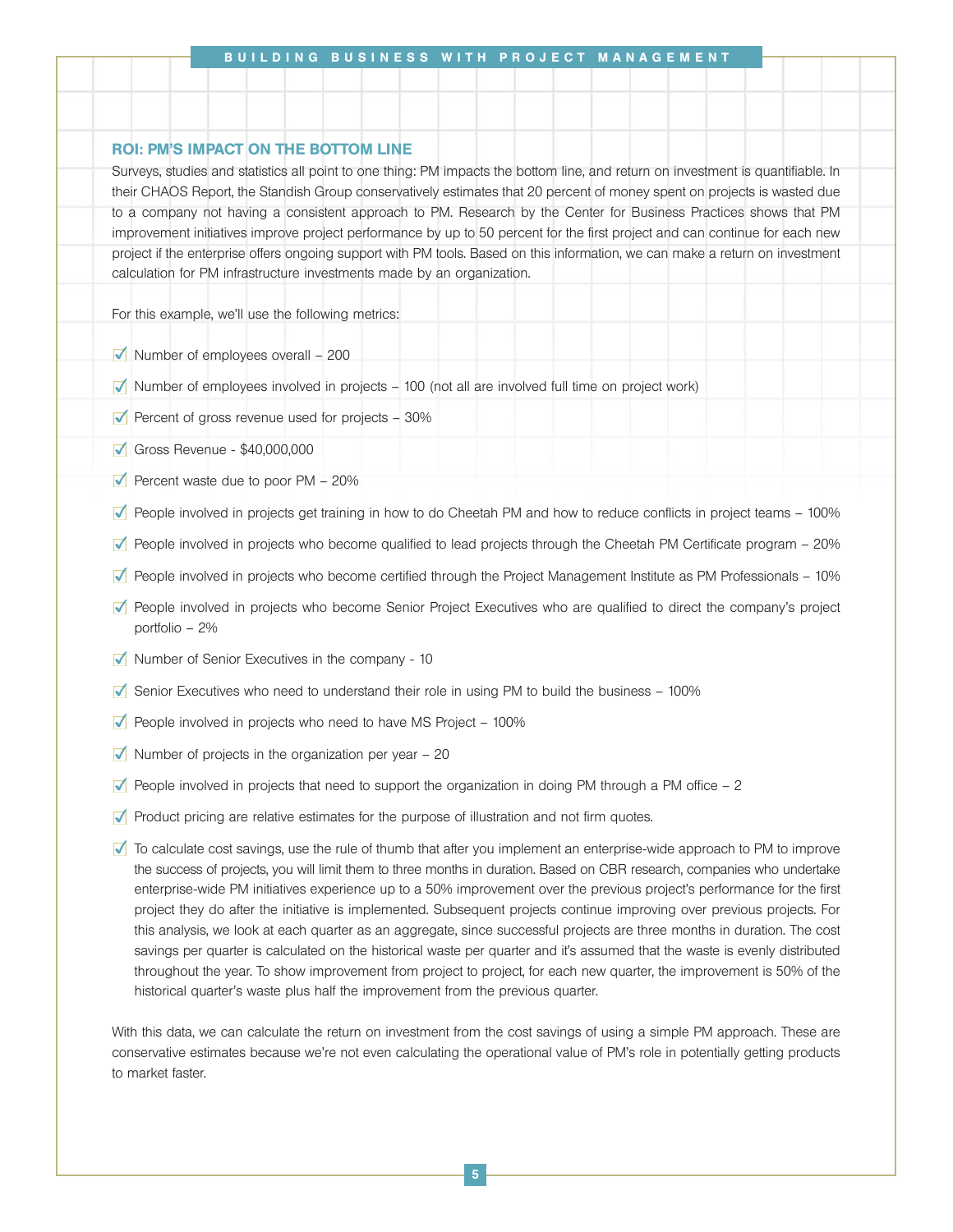| <b>TOTAL COST OF PROJECTS</b>                                        |                            |                            |              |         |  |  |  |
|----------------------------------------------------------------------|----------------------------|----------------------------|--------------|---------|--|--|--|
| Cost of Doing Projects                                               |                            | \$12,000,000               |              |         |  |  |  |
| Cost of Poor PM                                                      |                            | \$2,400,000                |              |         |  |  |  |
| <b>COST OF ENTERPRISE-WIDE PM IMPLEMENTATION</b>                     |                            |                            |              |         |  |  |  |
| <b>Enterprise Wide PM Web-Based Solution</b><br>by BOT International |                            |                            | <b>Total</b> | % Total |  |  |  |
|                                                                      |                            |                            | \$50,000     | 9.30%   |  |  |  |
| <b>Training</b>                                                      | <b>Amount of</b><br>people | <b>Cost of</b><br>training |              |         |  |  |  |
| Cheetah PM                                                           | 100                        | \$395                      | \$39,500     | 7.35%   |  |  |  |
| <b>Conflict Resolution</b>                                           | 100                        | \$895                      | \$89,500     | 16.65%  |  |  |  |
| PM Certificate                                                       | 20                         | \$4,150                    | \$83,000     | 15.44%  |  |  |  |
| <b>PMP</b>                                                           | 10                         | \$3,150                    | \$31,500     | 5.87%   |  |  |  |
| Senior Project Executive                                             | $\overline{c}$             | \$3,850                    | \$7,700      | 1.43%   |  |  |  |
| Senior Exec PM                                                       | 10                         | \$895                      | \$8,950      | 1.66%   |  |  |  |
| <b>Ongoing Support</b>                                               |                            |                            |              |         |  |  |  |
| MS Project and EPM                                                   | 100                        | \$595                      | \$59,500     | 11.07%  |  |  |  |
| PM Scorecard                                                         | 20                         | \$395                      | \$7,900      | 1.547%  |  |  |  |
| <b>PMO Staff</b>                                                     | $\overline{2}$             | \$80,000                   | \$160,000    | 29.76%  |  |  |  |
|                                                                      |                            |                            | \$537,550    |         |  |  |  |
| <b>ROI</b>                                                           |                            |                            |              |         |  |  |  |

|                 | Q1 Savings | Q2 Savings | Q3 Savings Q4 Savings |           | <b>Total Savings ROI</b> |      |
|-----------------|------------|------------|-----------------------|-----------|--------------------------|------|
| 50% improvement | \$300,000  | \$450.000  | \$525.000             | \$562.500 | \$1.837.500              | 3.42 |
| 25% improvement | \$150,000  | \$187.500  | \$196.875             | \$199.219 | \$733.594                | 1.36 |

*Table 4: How PM Impacts the Bottom Line*

# TWO ROI SCENARIOS: TRIPLE DIGIT PERFORMANCE

This shows two return on investment (ROI) scenarios. The first scenario shows the improvement percentage as measured by the Center for Business Practices for rolling out an enterprise-wide PM approach. For a 50% reduction in waste, the return on investment for rolling out enterprise-wide PM is over 342%. If you take a more conservative estimate on improvement, even at half the improvement, there is still a 136% improvement. The faster you can roll out your enterprise-wide initiative, the faster you can reap these rewards.

For organizations with up to 100 people involved in projects, their enterprise-wide PM approach (including training and support systems implementation) can be completed in less than six months with proven methods for using PM to build business. What other business investments can your company make that drive over a 342% ROI in less than a year?